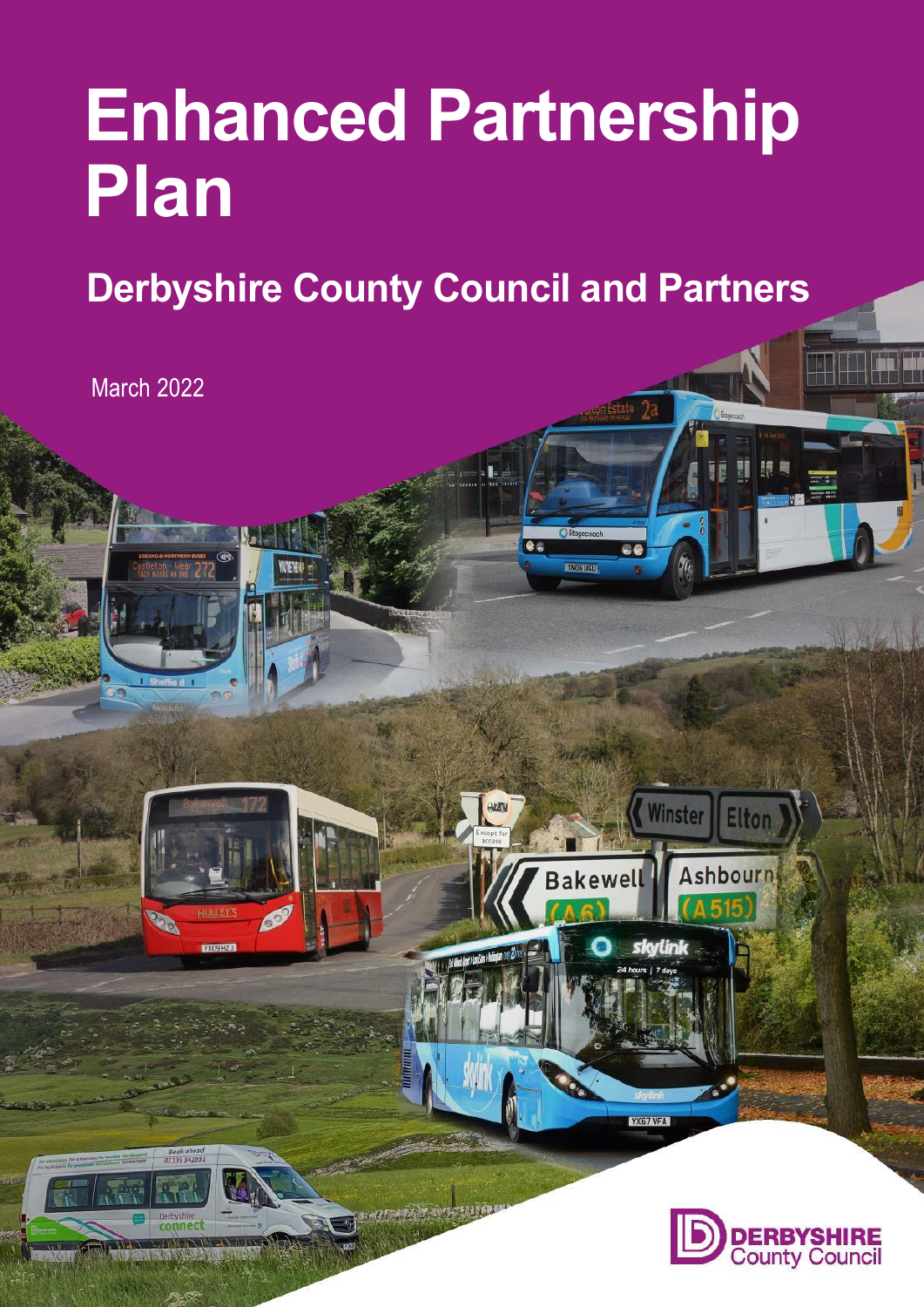#### **Document version**

| 29.11.21 | DΥ | First draft to Council for comments               |
|----------|----|---------------------------------------------------|
| 1.12.21  | DΥ | Revised for Council and Operator comments         |
| 8.12.21  | DΥ | Proofread minor and typographical corrections     |
| 9.12.21  | DΥ | Minor amends from Council                         |
| 16.12.21 | DY | Operator consultation amends                      |
| 10.01.22 | DY | Very minor amend to update on progress on EPP/EPS |
| 02.03.22 | DΥ | Post consultation date amend                      |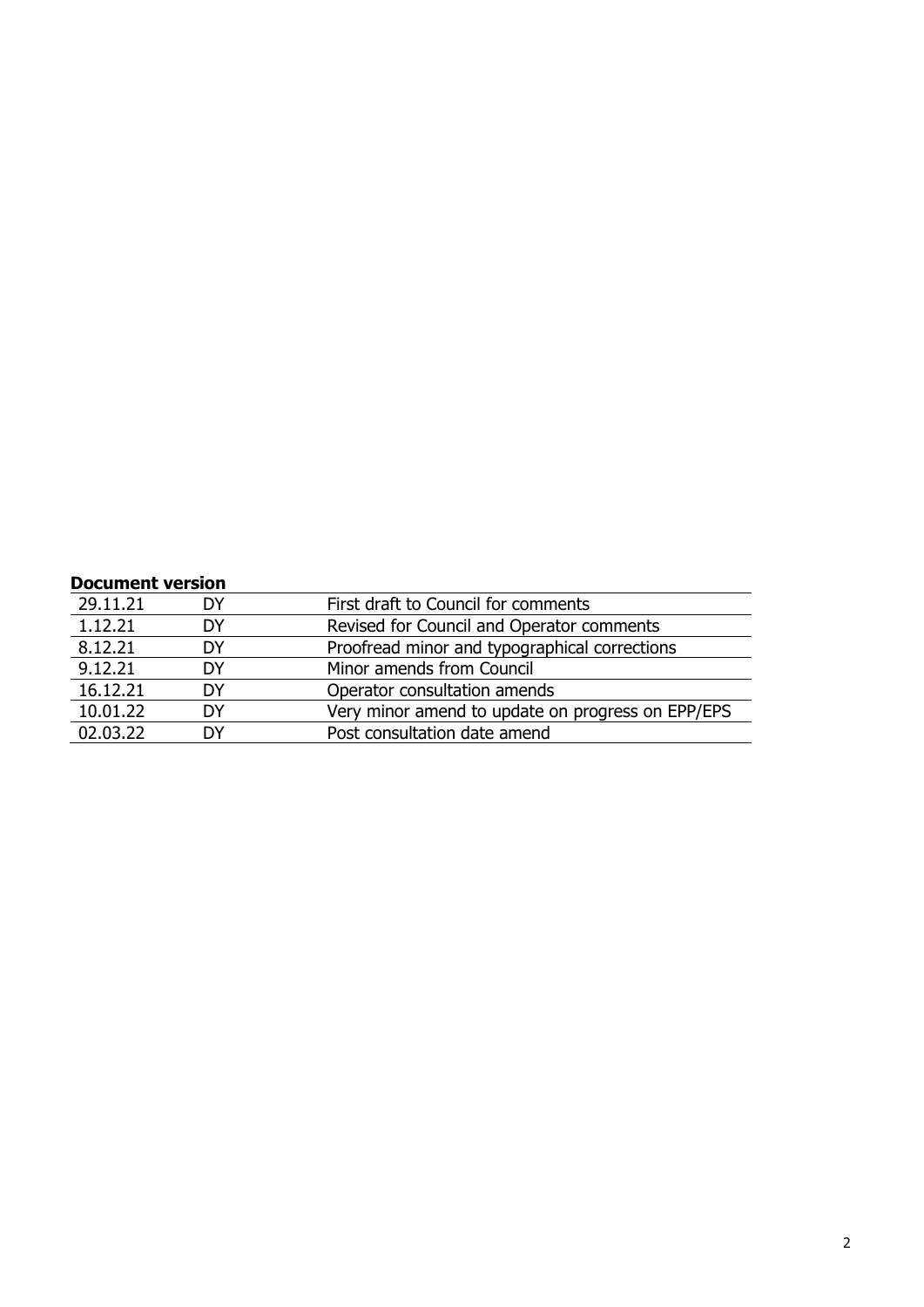### **Part 1 – EP Plan**

**Derbyshire County Council Enhanced Partnership Plan for buses has been prepared in accordance with Section 138H of the Transport Act 2000 and is Made in accordance with Section 138G by Derbyshire County Council**

## **Executive Summary**

Derbyshire's local award-winning bus operators have a proud history of being industry leaders bringing forward innovative improvements in areas such as customer service, marketing, route branding and ticketing. We also have excellent examples of how Demand Responsive Transport (DRT) services, delivered by a variety of operators including third sector Community Transport groups, have been used to provide transport to more rural locations and for less mobile residents in Derbyshire, providing vital lifelines and helping to reduce social isolation.

Against the challenge of reducing passenger numbers, a situation exacerbated by the COVID pandemic. We are determined to grasp the

прта

4

opportunity provided through the National Bus Strategy to build "Bus Back Better" and reverse this trend. The National Bus Strategy will help us to deliver the Vision for Countywide Coordinated Sustainable Transport Services through the delivery of a bold and ambitious Bus Service Improvement Plan (BSIP).

This Enhanced Partnership Plan, and the accompanying "Scheme" sets out the plans to transform bus services over the next 5-years.

3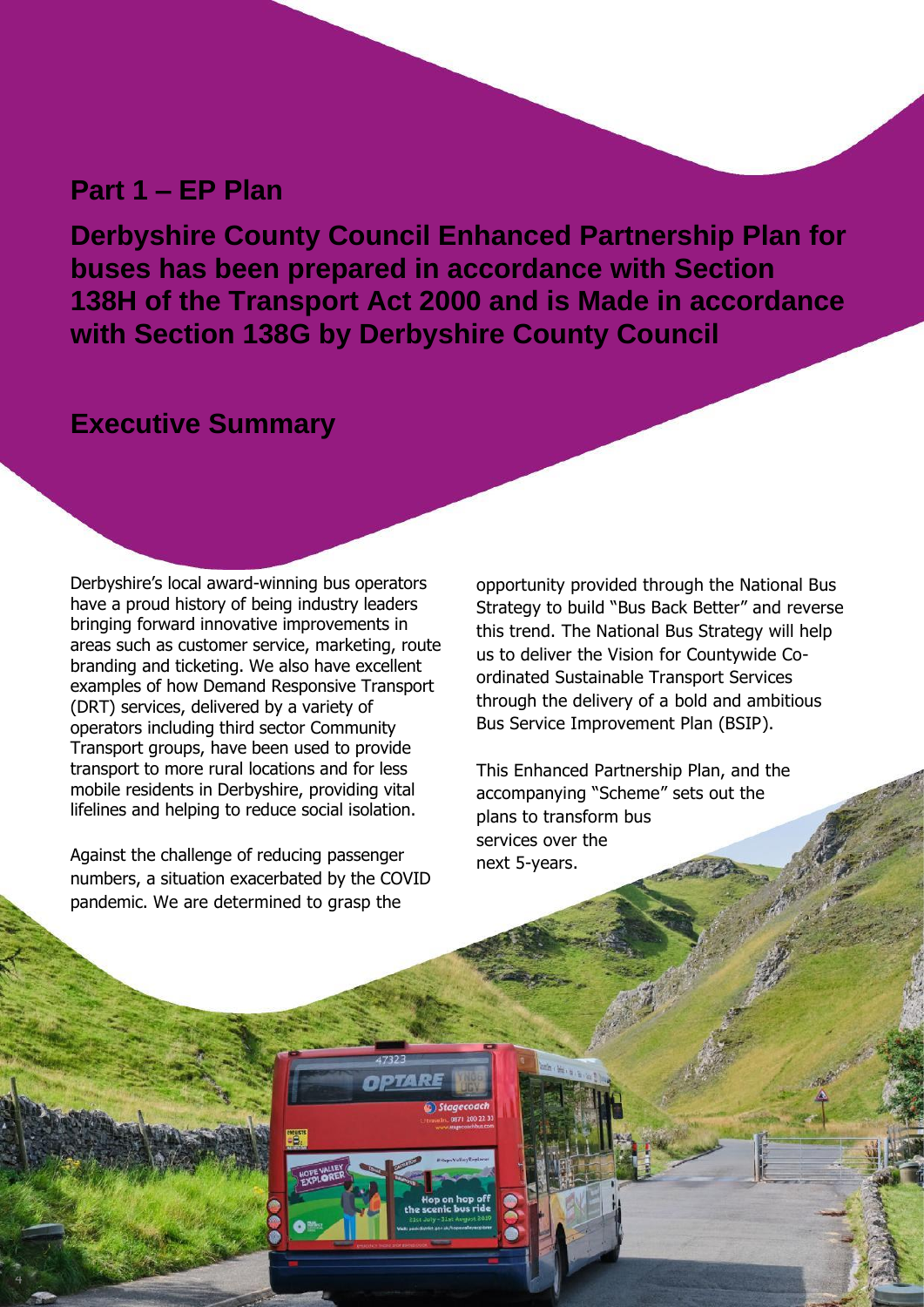## **Introduction**

This Enhanced Partnership Plan has been developed by Operators, Derbyshire County Council (the "Council") and Stakeholders to drive bus improvements for passengers over the five-year period starting from 31 March 2022.

It fulfils the statutory requirements set out by the Bus Services Act 2017 of an Enhanced Partnership Plan (EPP) for Derbyshire, excluding Derby. In doing so, the EPP covers the following legally required aspects:

- it specifies the area and the period to which the plan relates,
- sets out an analysis of the local services provided in that area,
- sets out policies relating to local services in that area,
- sets out objectives as regards the quality and effectiveness of local services provided in that area by reference to that period,
- describes how the related enhanced partnership scheme or schemes is or are intended to assist in implementing those policies and achieving those objectives,
- describes the intended effect of the related enhanced partnership scheme or schemes on areas neighbouring the area to which the plan relates, and
- how and when the plan is to be reviewed.

At a Cabinet meeting on the 17 June 2021, it was agreed that the Council would enter into an Enhanced Partnership arrangement with all of the bus operators who provide services in the County.

This Enhanced Partnership Plan builds on our ambitions and far reaching Bus Service Improvement Plan (BSIP) submitted to the DfT on the 29<sup>th</sup> October 2021, and puts in place binding commitments on the Council and Operator Partners to provide the necessary enhancements to start the process to make buses increasingly attractive and easier to use, and contribute to delivery of the County's vision for buses, which is that buses are:

- $\circ$  The first-choice mode for existing and new customers for most journeys across Derbyshire
- o Available for more journeys and grows to meet customer needs
- o Affordable to use
- o Environmentally sustainable
- o Welcoming and friendly for existing and new passengers
- o Part of a connected network that helps reduce social isolation

This Enhanced Partnership Plan will be a living document that will be reviewed and updated on a regular basis by the Enhanced Partnership Board in the years to come. We will report and publish successes to bus users, key stakeholders and partners, and highlight what actions we will take if things do not go quite to plan. We will work tirelessly throughout the life of the BSIP to deliver the measures on time to ensure that we meet the ambitious, challenging, yet achievable targets that we have set and agreed with our partners.

Alongside this EPP is a single Enhanced Partnership Scheme which sets out in greater detail the actions to be taken to deliver this EPP over the next 5 years.

In summary this EPP proposes the interventions set out in the **Table of Actions**, over the page.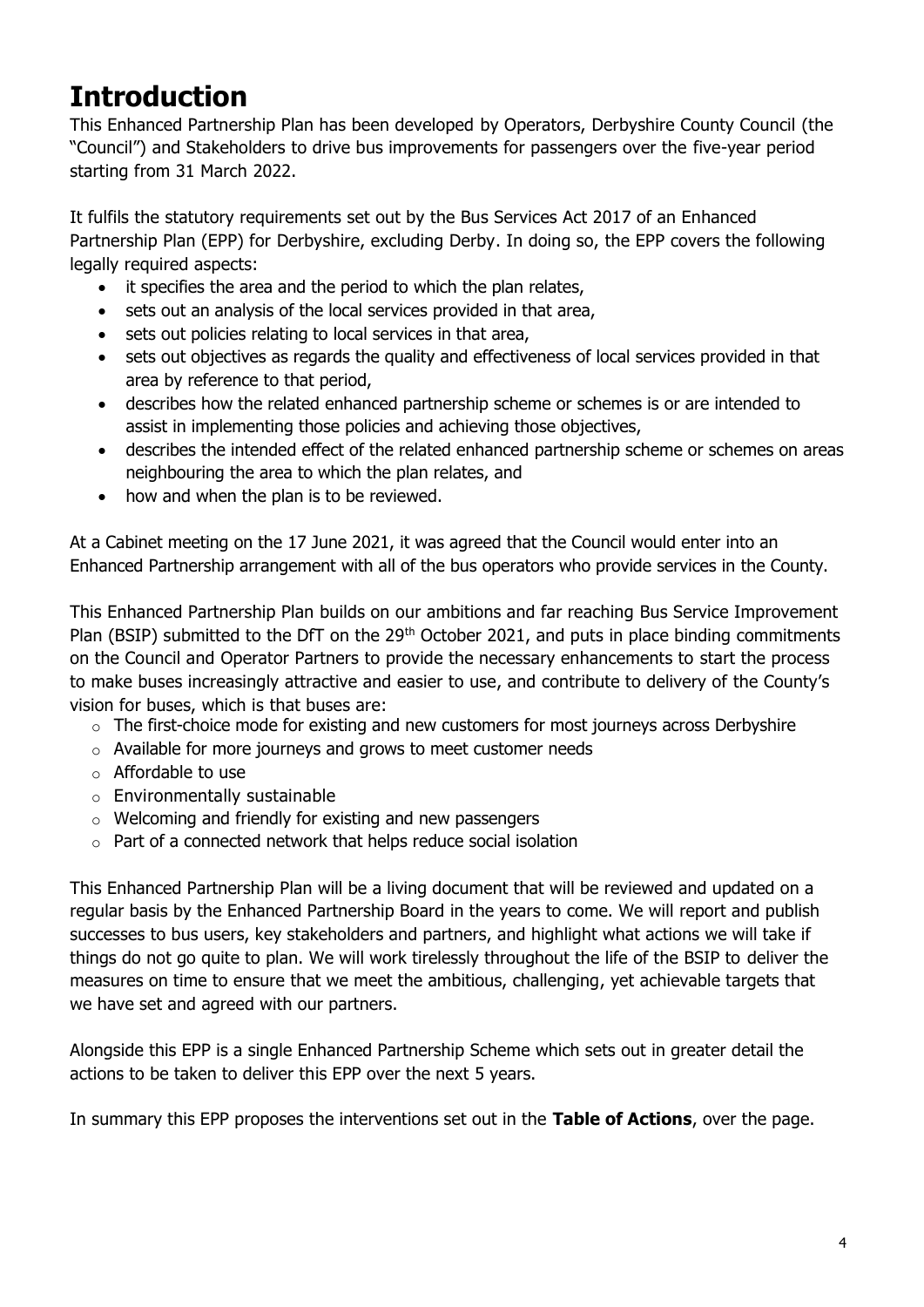## **Summary Table of Actions**

| <b>BSIP Building Blocks</b> |                                                                                    | Enhanced Partnership Approach to the measures - years 1-5                                                                                                                                                                                                                                                                                                                                                                                                                                                                                                                                                                                       |  |
|-----------------------------|------------------------------------------------------------------------------------|-------------------------------------------------------------------------------------------------------------------------------------------------------------------------------------------------------------------------------------------------------------------------------------------------------------------------------------------------------------------------------------------------------------------------------------------------------------------------------------------------------------------------------------------------------------------------------------------------------------------------------------------------|--|
|                             | a) Enhanced Service<br>Provision                                                   | Enhanced Frequencies & Corridor Improvements - deliver key<br>1.<br>corridors. The scale of delivery is subject to BSIP funds<br>Additional Bus Services including urban and rural Transport Hubs<br>2.<br>and integration with Demand Responsive Transport (DRT) subject<br>to BSIP funding.<br>Set Service Change Dates - agree and implement 4 timetable<br>3.<br>change dates per annum, and interim steps to introduce.<br>Support Service Levels - maintain funding and seek further BSIP<br>4.<br>support to fund Covid-19 impacted marginal services<br>Serving Key Attractors - review improvement needs<br>5.                         |  |
|                             | b) Bus priority                                                                    | Traffic signal priority - Implement Scoot based Urban Traffic<br>9.<br>Management (UTM) system with bus vehicle detection<br>10. Addressing Network Pinch Points – review and address where<br>practical on prioritised corridor basis, scale of improvement<br>subject to BSIP funds<br>11. Roadwork Management - active management and improved<br>communications<br>12. Car Parking Enforcement - targeted on street enforcement,<br>increased enforcement is subject to BSIP funding<br>13. Bus Gates - implement vehicle detection hurry-call                                                                                              |  |
| C)                          | Simplified and<br>increased value<br>ticketing                                     | 15. Lower Fares for Key Groups - negotiate common discount with<br>Operators for targeted users, subject to BSIP funding<br>16. Promotional Ticketing Offers - jointly agreed and promoted,<br>subject to BSIP funding<br>17. Contactless Payment and Fare Capping - put in place fully<br>contactless Electronic Ticket Machines (ETM's) subject to BSIP<br>support for smaller operators, then roll out fare capping.<br>18. Introduction of Multi-Operator Bus Ticket- year 1 introduce bus<br>only product and later local products.<br>19. Qualifying Agreements Introduced - agree operator acceptance of<br>others products in key areas |  |
| d)                          | Integration with other<br>modes, specifically Rail                                 | 20. Improving Connections - develop plans for Transport Hubs,<br>promoting sustainable modes and implement subject to BSIP<br>funding<br>21. Park and Ride – develop out of town rural hubs, and serving the<br>Peak District National Park and implement subject to BSIP<br>funding                                                                                                                                                                                                                                                                                                                                                            |  |
| le)                         | Common identity and<br>provision of<br>infrastructure such as<br>upgraded shelters | Bus Shelter Provision - evaluate with Borough and District<br>6.<br>Councils future options to improve and better manage<br>Marketing Campaign - Joint marketing with operators<br>7.<br>22. Brand for buses in Derbyshire - alongside route specific branding,<br>agree and roll out a "One Derbyshire" network brand with<br>operators.<br>23. One stop website - Implement under "One Derbyshire" brand<br>24. All Operator APP - Implement under "One Derbyshire" brand                                                                                                                                                                     |  |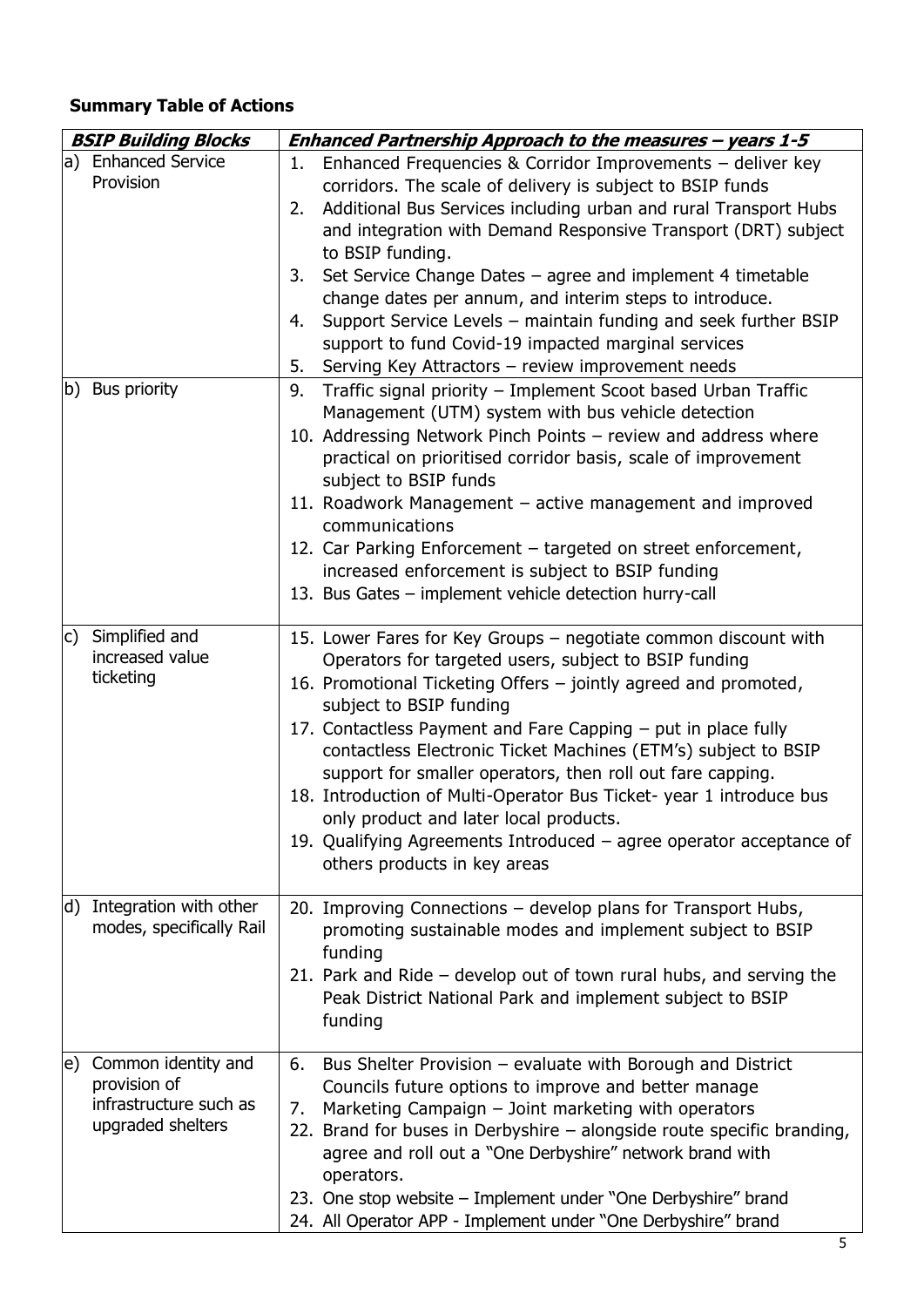| <b>BSIP Building Blocks</b>                                                                     | Enhanced Partnership Approach to the measures - years 1-5                                                                                                                                                                                                                                                                                                                                                                                                                                                                                                                                                                                                                                                                                                                                                     |
|-------------------------------------------------------------------------------------------------|---------------------------------------------------------------------------------------------------------------------------------------------------------------------------------------------------------------------------------------------------------------------------------------------------------------------------------------------------------------------------------------------------------------------------------------------------------------------------------------------------------------------------------------------------------------------------------------------------------------------------------------------------------------------------------------------------------------------------------------------------------------------------------------------------------------|
| f)<br>Upgraded vehicles,<br>especially with respect<br>to engine types and<br>wheelchair access | 28. Move towards Euro 6 bus fleet - Implement steps and programme to<br>achieve 95% Euro 6 or better by end 2029/30, subject to passenger<br>revenue returning or external funding.<br>29. Fleet engine retrofit – implement retrofit programme with Measure 28<br>30. Zero emissions buses - Develop plans for hydrogen and/or electric<br>infrastructure. Initial hydrogen buses to be in operation within 4<br>years. This is subject to BSIP funding.<br>31. Minimum vehicle specification - agree specification, set timeline and<br>commence delivery of on-bus enhancements.<br>38. Introduce Bus Rapid Transit (BRT) services - not planned as part of<br>this EPP, but forward planning may take place.                                                                                              |
| Upgrading and<br>g)<br>expansion of traditional<br>and real-time<br>information systems         | 25. Realtime information provision – Increase Hubs/stops with displays<br>26. Improved roadside information - Standardise and improve<br>information under "One Derbyshire" brand<br>27. Improved bus timetables - maintain paper and on-line timetables<br>along with maps<br>32. Establish customer charter - put Charter in place based on existing<br>arrangements and compensation for things going wrong<br>33. Communication strategy for disruptions - Agree and implement<br>communications plan between partners and customers                                                                                                                                                                                                                                                                      |
| h) Supporting activities                                                                        | 14. Planning Policies and Procedures - review how planning and<br>public transport might be better integrated<br>15. Review of Parking Charges working collaboratively with District<br>and Borough Councils to encourage mode shift from car to bus<br>and other sustainable modes.<br>34. Annual survey - Commission Transport Focus to undertake annual<br>surveys<br>35. Community bus champions - subject to BSIP funding this team will<br>support users and promote bus use as a viable option to car use<br>under the "One Derbyshire" brand<br>36. Additional resources - Subject to BSIP funding, resource will be put in<br>place to deliver these actions.<br>37. Regular updating - The BSIP and Enhanced Partnership will be<br>annually reviewed and updated/varied as agreed by the EP Board. |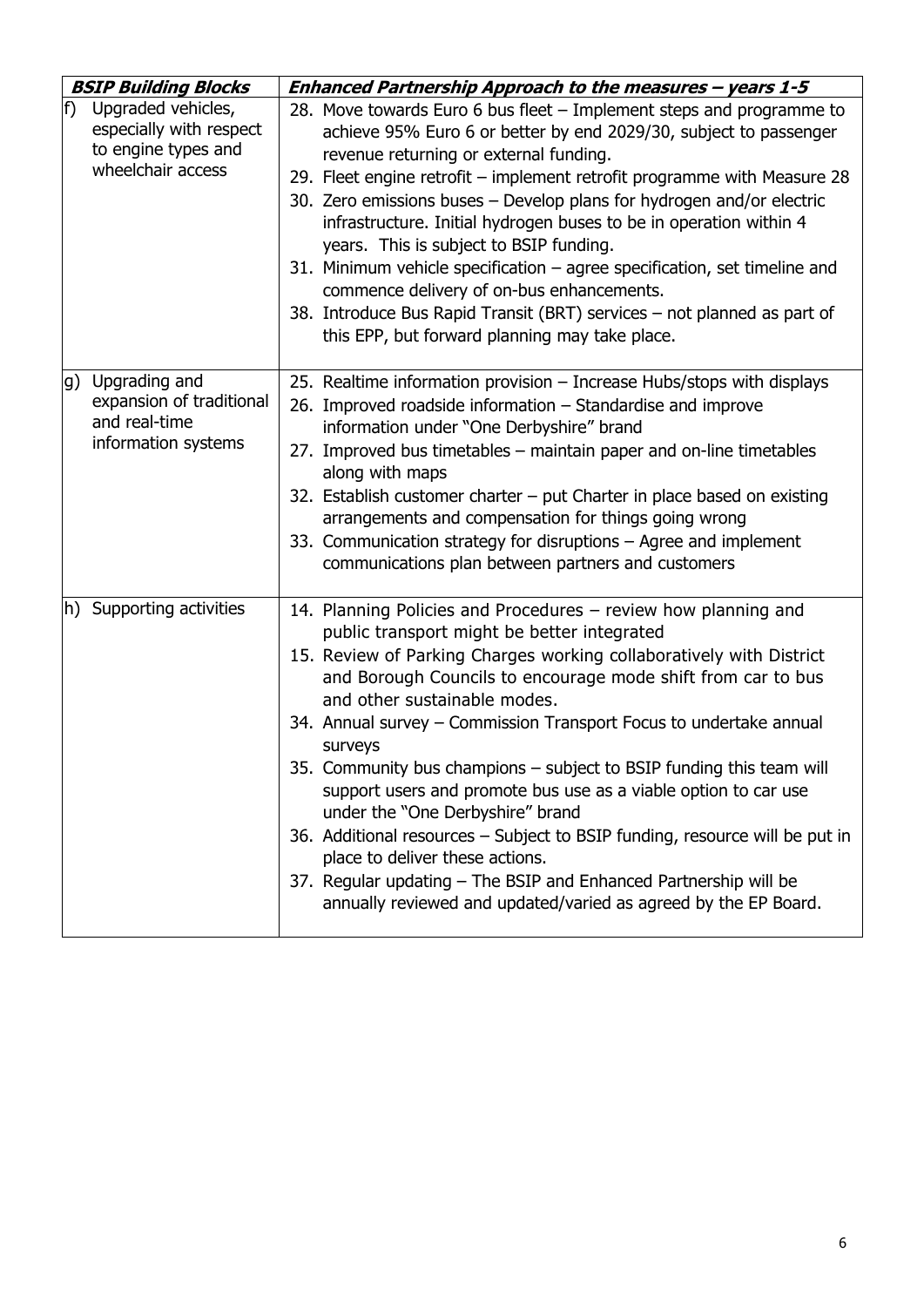## **Overview and Governance**

The Government has set out its plan to support Local Transport Authorities to improve bus services through the National Bus Strategy: Bus Back Better.

In response to the publication of the National Bus Strategy in March 2021, Derbyshire County Council confirmed its intention to use an Enhanced Partnership as the way of securing and facilitating further development and improvement of the bus network at its Cabinet meeting on the 17 June 2021.

As required and set out in section 138F of the Transport Act 2000, notification of intent to introduce an Enhanced Partnership Plan and Scheme was published by the Council on 21 June 2021. This Notice appeared on the Council's website and local newspapers.

This Enhanced Partnership builds on the longer-term strategy set out in the BSIP which sets out the Council's longer-term plans for buses and will evolve over the coming years.

BSIP was formally approved at the Council's Cabinet on 14 October 2021, and aims to make bus people's first-choice mode for most journeys across Derbyshire. To do this, buses will be available for more journeys, evolve to meet customer needs, affordable to use, environmentally sustainable, be welcoming and friendly for existing and new passengers and be part of a connected network that helps reduce social isolation.

Benefits of an Enhanced Partnership include the improvement of quality standards and access to funding for investment in public transport and related projects and activities which might not otherwise be available.

This Enhanced Partnership Plan has been prepared in accordance with S138A of the Transport Act 2000 as amended by Section 9 of the Bus Services Act 2017, as well as Guidance published by the Department for Transport. Supporting this Enhanced Partnership Plan is an Enhanced Partnership Scheme which sets out the steps to be taken to deliver the vision set out below and the supporting actions.

#### **Duration**

This Enhanced Partnership Plan sets out the high-level vision and objectives for bus services in the County over the 5-year period between 31 March 2022 and 31 March 2027, with the option to extend for up to a further 5 years. It is based on the 10 year BSIP, which itself was the subject of public consultation and was produced in accordance with guidance published by the Department for Transport on BSIP's. The timescale also aligns to the funding support requested from Government.

The Enhanced Partnership Plan should be read alongside the accompanying Enhanced Partnership Scheme which sets out in precise detail how the BSIP will be delivered, and commitments made by Derbyshire County Council and bus operators, as well as standards to be met by bus operators delivering services in the area.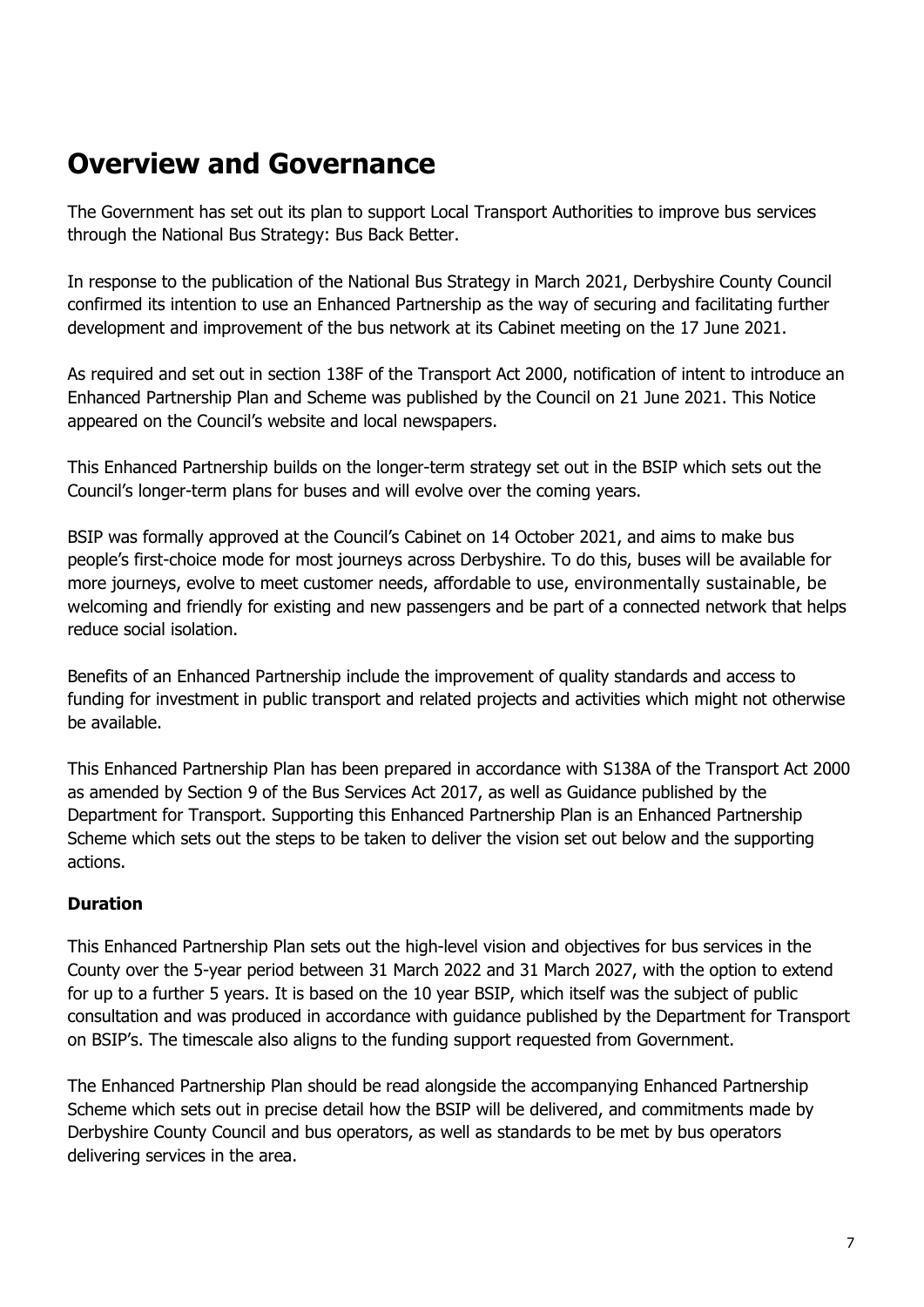#### **Governance and Reviews**

An Enhanced Partnership Board has already been formed to oversee the preparation of this Enhanced Partnership Plan and Scheme, and before that the BSIP. The Partnership Board is chaired independently by Professor Margaret Bell, Science City Professor of Transport and Environment at the University of Newcastle and former Derbyshire resident. Its membership includes Derbyshire County Council representatives (elected members and officers) responsible for transport; bus operators; and community transport providers and the chair of the Wider Stakeholder Group who will provide the link between the community and users to the Board.

#### **Enhanced Partnership Board:**

- Independent Chair
- Derbyshire County Council
- Representative Bus and Community Transport operators
- Chair of the Wider Stakeholder Group

#### **Wider Stakeholder Group**

- Wider bus and Community Transport Operators
- Derbyshire Borough and District Councils
- Peak District National Park Authority
- Derby City Council and other neighbouring local transport authorities (who may be invited to the Board if the agenda suggests there are material cross-boundary issues to discuss)
- Businesses and representatives (LEP/EM Chamber)
- University and FE Colleges
- Transport Focus
- Local User Groups representatives
- Confederation of Passenger Transport
- Bus Users UK
- Train operating companies.
- Disability Groups
- Ethnic community groups

The BSIP is itself subject to an annual Review starting in Year 2, when a revised version of the BSIP will be produced, rolling forward the investment proposals and detailing the advances to be made in each subsequent year, the BSIP delivery and annual reviews will additionally be overseen by the Enhanced Partnership Board. This will be informed by the feedback from the Enhanced Partnership Board, the Wider Stakeholder Group, customers, and monitoring and evaluation of the effectiveness of measures implemented to date.

This Enhanced Partnership Plan and accompanying Scheme also will be reviewed annually and the results of the Review published within 6 months the anniversary date of the Enhanced Partnership Plan coming into effect. This approach will ensure that the three documents remain aligned.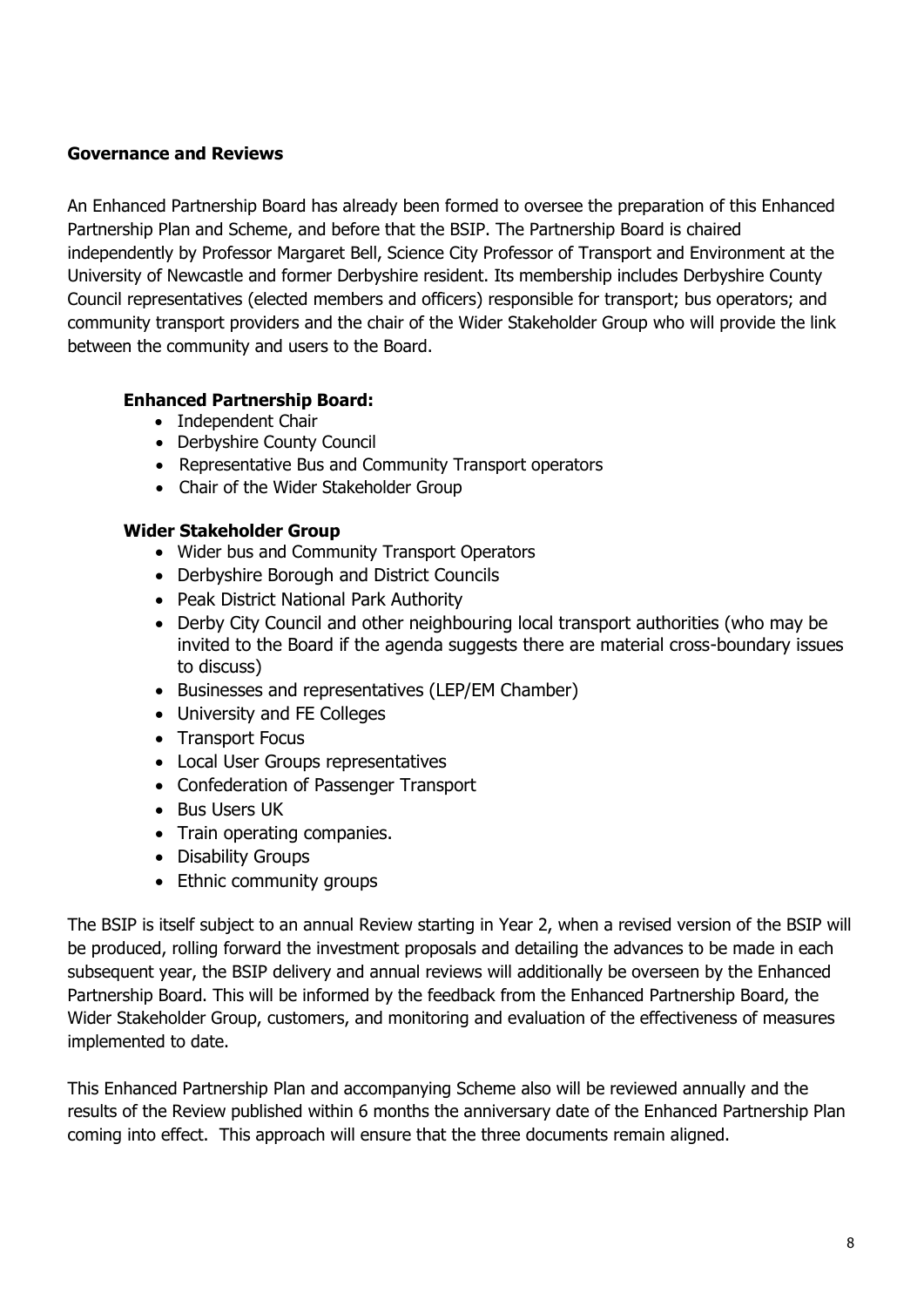At the annual review the Partnership will review the progress being made against the deliverables and also the targets, and where necessary adjust these to take account of changing circumstances, broadly:

- Where better progress is being made against targets, adjusting to more ambitious targets if it is considered that the improved progress can be sustained; and
- Recalibrating timescales for targets which prove to be more difficult to achieve than envisaged, so that monitoring takes place against more realistic timescales.

The results of the BSIP monitoring will be made public by being published on the Council's website.

If changes are required to the Enhanced Partnership this may necessitate triggering the legal processes to vary or revoke this Enhanced Partnership Plan and Scheme, replacing these with newer versions reflecting the new Policy.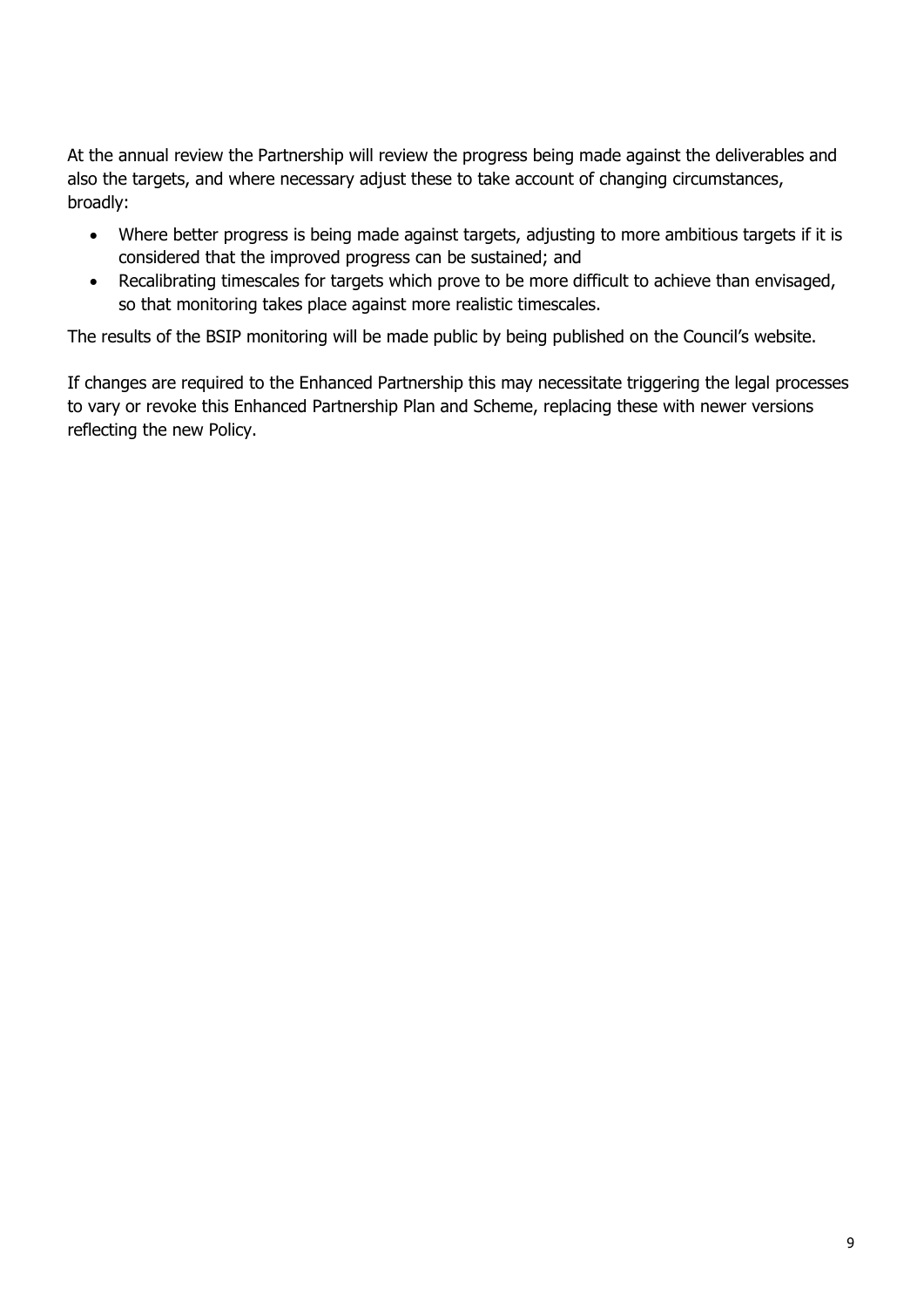# **Area Covered by this Plan**

This Enhanced Partnership Plan covers the whole of the Derbyshire County Council area, illustrated in Figure 1 below:



**Figure 1 – Derbyshire Enhanced Partnership Area (excludes Derby City)**

Derbyshire, with its extremely varied topography and economy, is served by a mixture of bus services. At its core is a network of commercial services. The types of commercial bus services operated in Derbyshire range from urban networks in towns such as Chesterfield, to longer routes that link market towns and villages within the county, to interurban services that link settlements in Derbyshire with towns and cities in neighbouring authorities such as Sheffield and Nottingham. Many services in the south of the county also serve Derby City itself. Filling the gaps in this commercial network are the Council's supported bus services.

In discussion with neighbouring authorities it has been agreed that there is no compelling reason to join together to make a larger Enhanced Partnership, although ongoing close working and collaboration is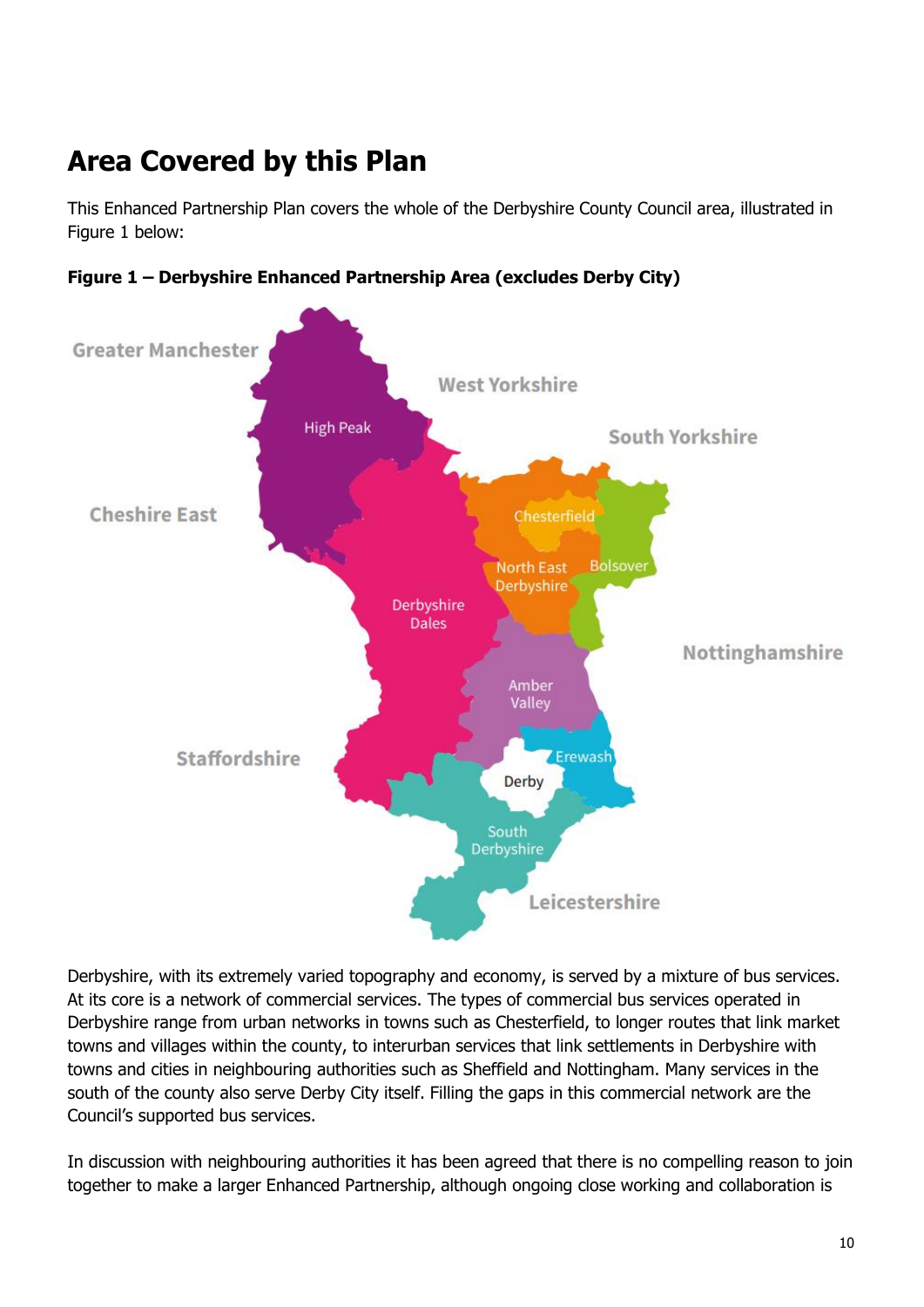expected to continue and to this effect a Memorandum of Understanding has been agreed with all adjacent Authorities.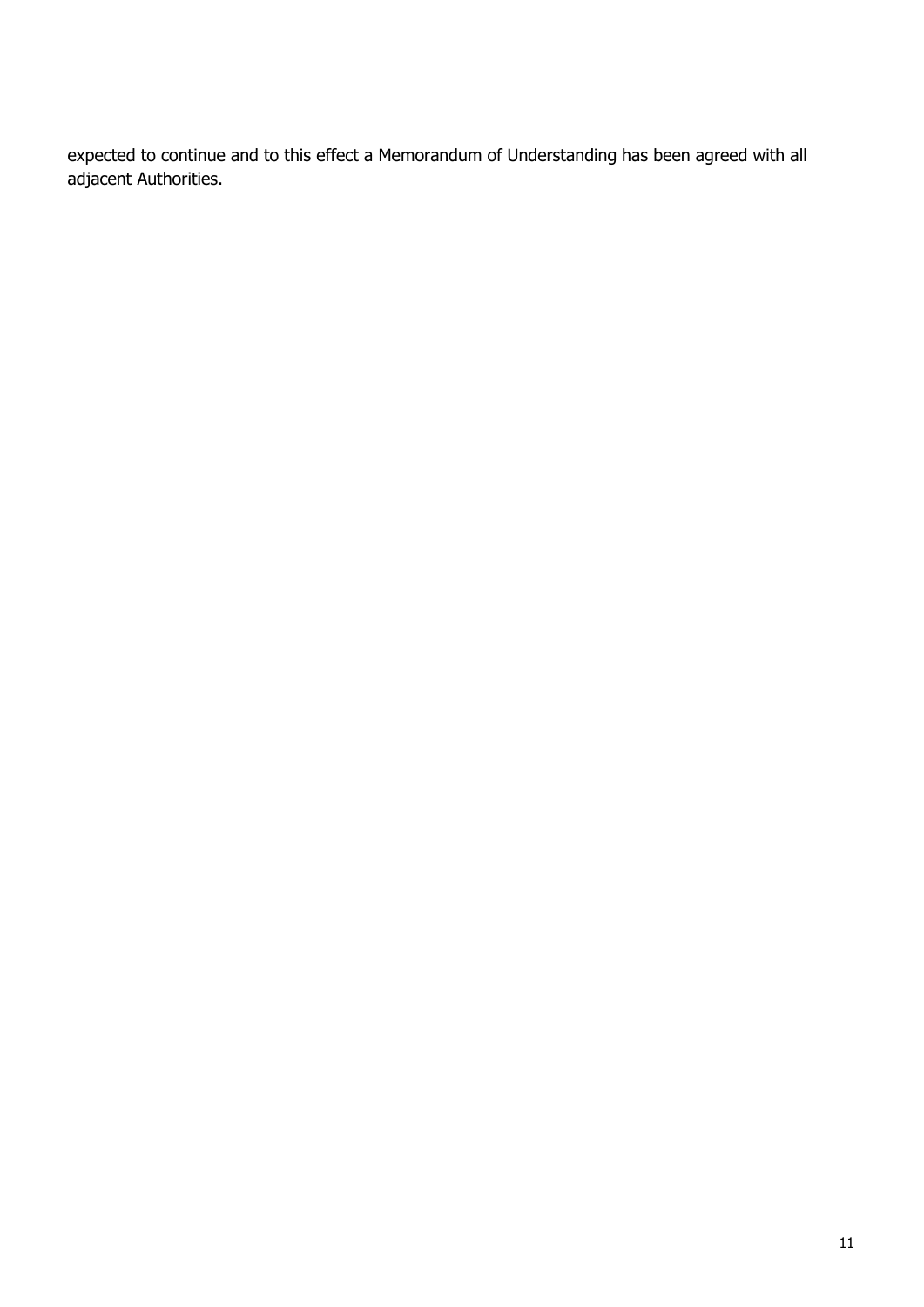## **Analysis of Local Bus Services**

This chapter sets out what the is current and historic trend related to local bus services, the customer offer and use. For greater detail please refer to the BSIP.

#### **Bus use**

In 2019/20 bus operators carried **21.3 million passenger journeys**, of which 4.1million trips were on supported bus services and 7.5million trips were made by concessionary passengers. However, the underlying trend is of slow decline, at 2.2% per annum.

Since then Covid-19 has had a significant and detrimental impact on bus use, in October 2021 patronage was running at 64% of pre-Covid levels. The longer-term effects of this fall in patronage is unknown.

In Derbyshire 79.9% of households have access to at least a car or van. Of households that own a car, 42.4% have 1 car available, and a further 28.9% have 2 cars available. 20.1% of households have no vehicle according to the last published census data from 2011.

Travel to work is dominated by private car use. Only 3.1% of all residents aged 16 to 74 in work usually travel to work by bus according to the 2011 Census.

#### **Enhanced Service Provision**

The bus services across the County are provided by 18 operators, operating 14.1million miles commercially per annum, plus 2.5million miles of supported bus services. The dominant operators across Derbyshire are Stagecoach and Trent Barton who between them operate approximately twothirds of the mileage.

In the more urban areas, for example Chesterfield and routes heading into Derby, bus frequency is typically higher, and access to a bus stop within 400m of a house is higher (Chesterfield 83% of the population are within 400m of a morning peak hour bus service), to the west in the very rural Derbyshire Dales and High Peaks areas access to buses is much lower as is service frequency (Derbyshire Dales only 49% of the population are within 400m of a morning peak hour bus service). The rural areas to the east of the County, located between Chesterfield and Derby sit between these two extremes.

The network has seen new services and destinations introduced, including innovative express and latenight services. Joint working has provided improved connections between people and job opportunities. However, bus mileage has declined by 3.4% per annum between 2014/15 and 2019/20.

Figure 2, overleaf, illustrates the current bus network and service frequency. However, there are known gaps that need to be addressed including bus access to leisure attractions and serving rural communities, and on some corridors increased frequency is needed (with buses timetabled at regular intervals and bus operators accepting each others ticketing). Also, in the main town centres where investment is made in super-shelters, timetables will require coordination to manage stop capacity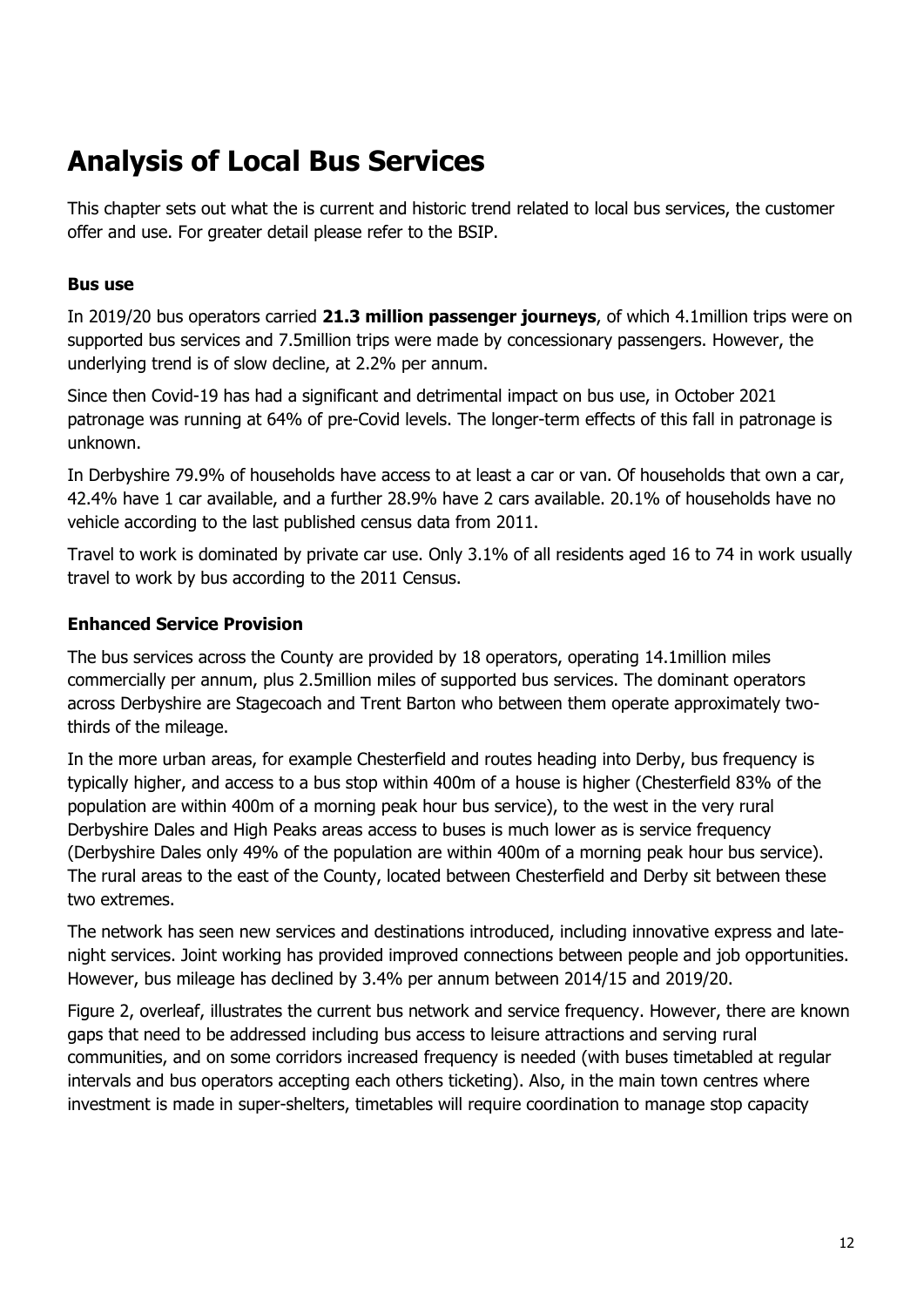#### **Bus priority**

There is currently limited bus priority across Derbyshire, passenger feedback is that punctuality is one area where bus users wish to see improvement. The areas where improvement could be made include priority at traffic signals, removing or reducing the delay caused by congestion pinch points on the network, delays caused by road works and also on-street parking allowed in the wrong locations.





#### **Simplified and increased value ticketing**

A key objective of the BSIP is to deliver a network that is "affordable to use". In comparison with many other areas of England, satisfaction with value for money is relatively high in Derbyshire. The 2019 Passenger Focus survey showed that 72% of bus users in Derbyshire were fairly or very satisfied. This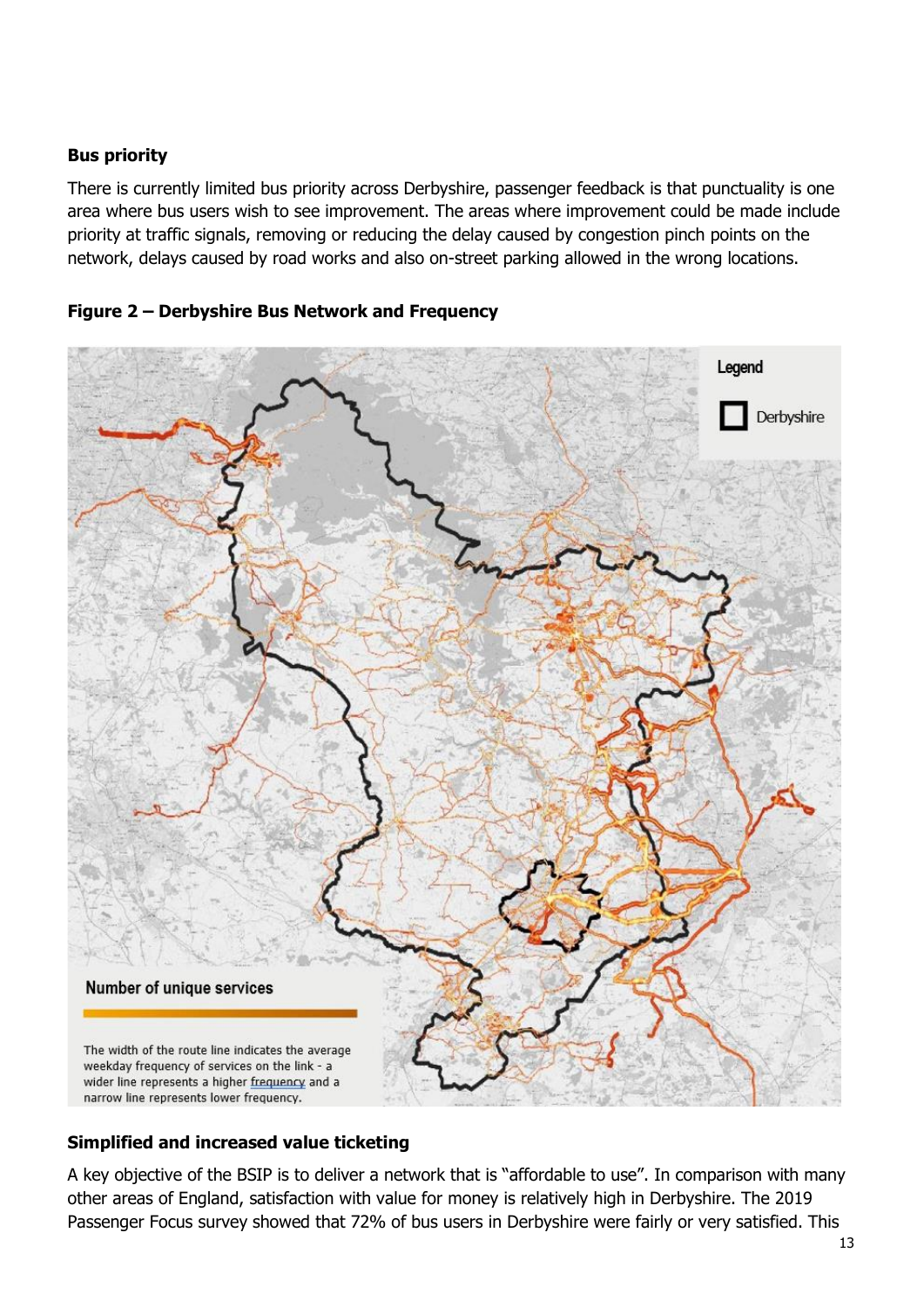compares to an England-wide average of just 63%, with only three areas enjoying a higher satisfaction score than Derbyshire.

Despite achieving these levels of satisfaction, we are not complacent. The County's own 2021 survey highlighted that amongst fare paying customers, delivering simpler and lower fares is one of the key improvements that they would most like to see.

These measures will build on the firm foundations set by operators and the platforms developed by the likes of Travelmaster (or others as Partners agree) through which the Wayfarer Day Rover tickets in Derbyshire are already delivered. This creates the platform to deliver multi operator bus only products, local area ticketing and potentially price capping which makes bus travel more affordable to users.

#### **Integration with other modes**

Buses do not integrate with rail very well, and congestion is a major issue in the Peak District National Park, as such there is the need to foster better communications and coordination of bus services and other transport modes including rail.

#### **Common identity and provision of infrastructure such as upgraded shelters**

Access to bus information, is often limited and not comprehensive, meaning that operators publish information on their services, from their own websites and branded in their corporate colours. This creates confusion in customers mind, especially those who are infrequent bus users or not yet bus users. Consequently, there is opportunity to pool resources and produce one set of timetable and mapping material, commonly branded and available through all channels, websites, apps etc. thereby reducing confusion, and selling the full Derbyshire bus offer.

Passenger feedback, especially from older people, is that they wish to retain paper timetables.

#### **Upgraded vehicles, especially with respect to engine types and wheelchair access**

The bus fleet has benefited from significant investment in new and newer buses in recent years. Currently 35% of the fleet operate using buses at Euro 6 standards and a further 41% at Euro 5.

Contactless ticket machines are available on the majority of buses operating in Derbyshire however, to allow fare capping and the smart products this needs to be available on all buses and integration with a common back-office ticketing system.

Alongside emissions standards the comfort and features on the bus are important to ensure inclusive, safe and comfortable passenger journeys. For example, 93% of Trent Barton's fleet are fitted with operational audio-visual announcements, information that's reassuring to people who do not use the bus regularly, but critical to people with visual and hearing disabilities. Several other operators are approaching this level.

Passenger feedback research undertaken by Transport Focus also suggests that CCTV, Wi-fi, USB charging and improved wheelchair/pushchair and luggage spaces are needed to meet customer needs in terms of perception of safety, vehicle space and to allow them to make best use of their time when on the bus all of which will make bus travel an attractive alternative to the car users.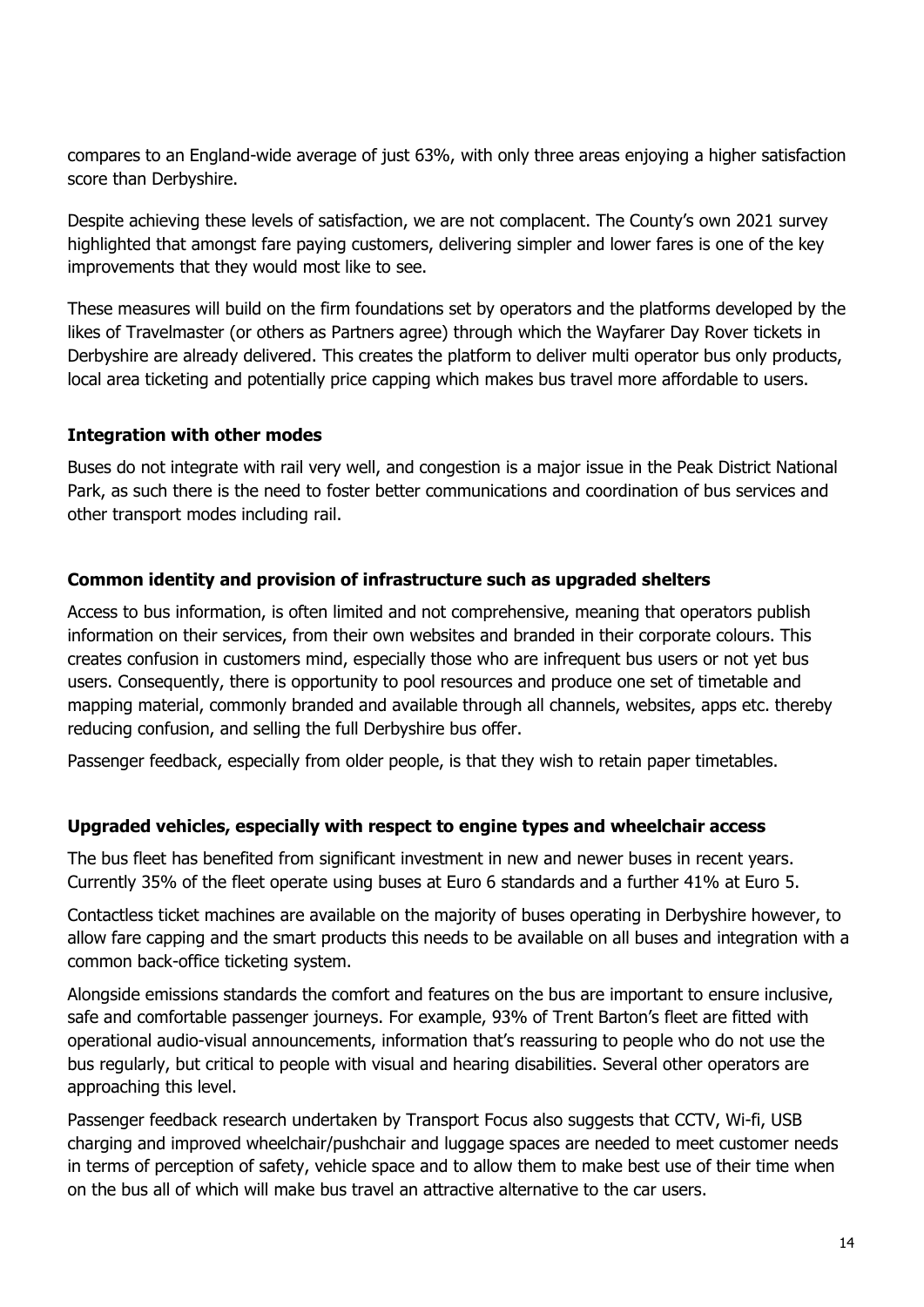#### **Upgrading and expansion of real-time information systems**

User and non-user feedback was that real-time information is seen as a valuable tool in encouraging new and more bus use. Displays should be extended to busy stops and locations, as along with promotional material explaining to passengers how best to access the information.

#### **Supporting activities**

Linked to the above activities is better integration with land use planning, car park charges, on-street parking enforcement and resources to monitor, report, consult and deliver the actions in the Enhanced Partnership Plan and scheme.

#### **Consultation and giving passengers a say**

The BSIP was itself the subject of extensive public consultation, including 1-2-1 user group meetings a survey undertaken in summer 2021 which attracted over 2,000 responses, engagement with stakeholders, including operators, adjoining authorities and other local authorities within Derbyshire. Use was also made of both operator and Transport Focus survey data too to help develop our ambitious BSIP.

This Enhanced Partnership does not itself change routes, alter frequencies or fundamentally change buses, therefore the immediate impact on passengers is modest and positive. However, if BSIP funding is provided this will have a very material impact for example by improving bus corridors, hubs and rural service provision, however public consultation on these changes would be more appropriate at the time the schemes are being planned when their impact can be more fully assessed and meaningful dialogue undertaken.

With this in mind the consultation undertaken on the Enhanced Partnership has been firstly focused around bus operators and Community Transport providers, statutory consultees and with invited user and community organisations who have been engaged with as a first step to putting in place the Wider Stakeholder Group.

Once in place this EPP, the Board and Wider Stakeholder Group, we want passengers and local employers to have the opportunity to influence the delivery of bus services across Derbyshire.

The Partnership will with passenger advocacy groups and operators to agree a Passenger Charter, which once agreed obliges Operators to adhere to its commitments.

#### **Summary**

This analysis highlighted a number of gaps in the passenger offer. This EPP sets out the ambition to remove or reduce the gaps through the 38 measures summarised in the Table of Actions at the end of the Introduction, above. The Enhanced Partnership Scheme sets out in more detail how these interventions will be delivered.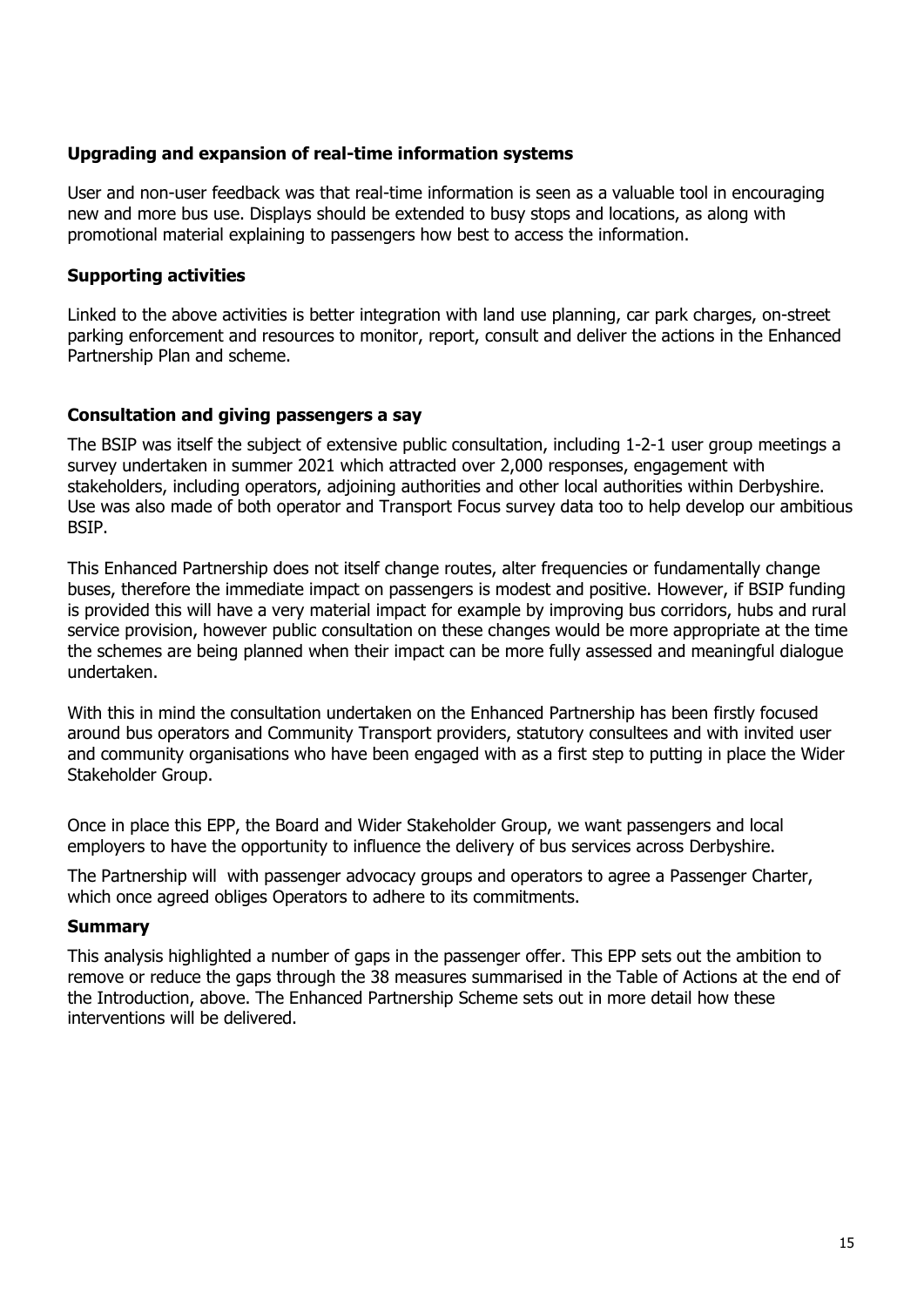## **Policies and Influences relating to Bus Services**

This Enhanced Partnership Plan and the supporting Scheme will support local policy, informed by an assessment of local opportunities and risks, through timely action on the passenger and community areas of concern discussed above. Equally Policies are themselves supportive of bus use and will generate Section 106 funding and put in place measures such as Travel Plans to promote and encourage bus use, alongside other more sustainable travel options.

#### **Local Policy**

The BSIP has been compiled in the context of the Council's wider policy framework and emerging Local Transport Plan.

Developing the measures has required extensive partnership working across Derbyshire. There have been meetings with a range of stakeholders from Derbyshire's District and Borough Councils, the Peak District National Park Authority, neighbouring local transport authorities, bus operators including commercial and third sector providers, local interest groups and other groups. Passenger engagement has been undertaken to understand what is important to current bus users and nonusers. This has all contributed to the development of the individual measures proposed below.

In developing the programme, we have also recognised the ambition which the National Bus Strategy is looking for in order to drive forward improvements. The measures we propose will fulfil the County's and Operators shared ambition to grow passenger numbers by making bus travel the first choice for most journeys across Derbyshire, achieved through improving standards to the very best in Derbyshire and then moving beyond these in a consistent manner.

#### **Local influences on bus use**

As well as considering the local Policy position it also is important to consider the other local factors which influence whether or not people choose to use the bus, beyond the initiatives set out in the BSIP.

Supporting more local bus trips are:

- New development in the area, increasing demand for trip making
- Development of Travel Plans linked to planning permissions granted
- On-street parking enforcement
- Population growth
- Road congestion making car use less attractive
- Increases in funding to maintain current and increased services and times of operation
- Improved information and whole network marketing, to raise awareness of bus travel opportunities.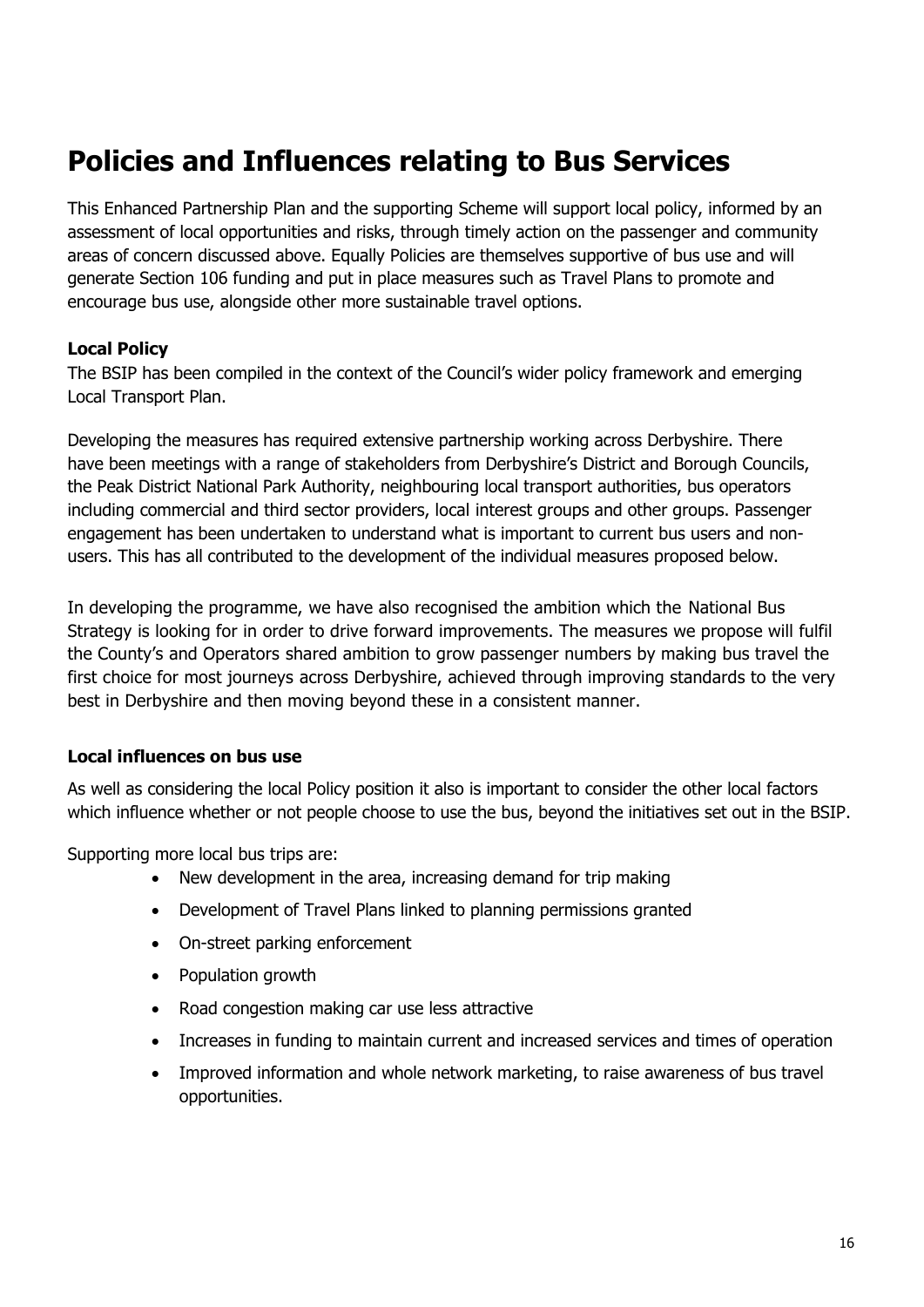Against the opportunities supporting increased bus use, are the following local risks:

- The availability of free car parking in town/village centres
- Online retail and other services
- Cost of bus use if making a journey using more than one bus, or as a group/family
- Taxi or car sharing, especially if traveling as a group
- The winter emergence of further Covid-19 restrictions in response to rising levels of hospitalisation, or new variants of the virus emerging, all of which limit or deter people from travelling communally by bus or train
- To restore patronage to pre-Covid levels, depends on maintaining the bus network. In order to do this we estimate that it will take 3 years to restore patronage to prepandemic levels and without this Operators will require funding support across this period to offset lost fare-box revenue, cuts to concessionary reimbursement due to reduced patronage, and the ability to fund services which are currently commercial but will cease to be once the Covid-19 support funding fully ends. The alternative to financial support is to raise fares or cut services, these options will undermine delivery of the BSIP.
- Growth in car use creates added congestion causing delay and bus timetable unreliability, and detriment to the environment.
- Roadworks are a known cause of bus network delay
- Perception of personal safety at and ease of use of bus stops bus stop upgrades
- Understanding of the bus network Through improved information
- Bus driver shortages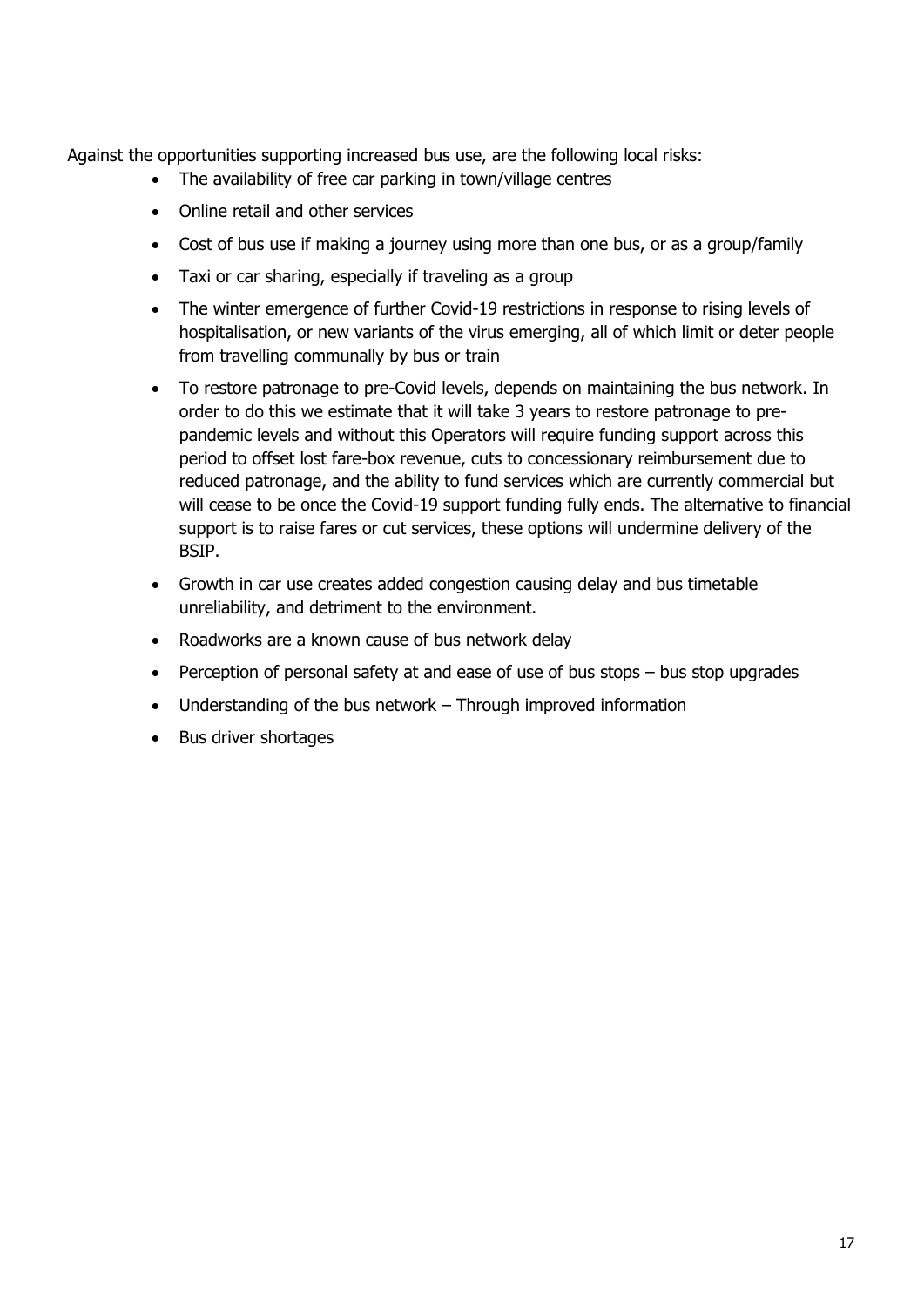## **Consideration of Effect of the EPP**

#### **Neighbouring areas**

As described the local bus network is largely self-contained, with some limited cross boundary services providing links to adjacent towns and cities. The impact of this EPP has been discussed with local operators and cross-boundary Council's consulted on these plans. Where services operate with material support from a cross-boundary authority we feel that it is for that authority to specify the services operated, although we would work with that authority to ensure that services follow the fares and ticketing arrangements set out in this Enhanced Partnership, where they operate in Derbyshire.

The EPP does not seek to alter service routes or tackle over bussing as these are not issues locally, however it does seek to manage times buses arrive at the busier stops to avoid bunching, congestion and localised pollution. Therefore, in terms of bus routes and service frequency there is no impact on adioining areas.

#### **Small and medium-sized operators**

The needs of small and medium-sized operators (SMOs) have been considered in the development of the Enhanced Partnership, with opportunities for all bus operators to participate in its preparation. This has either been achieved through individual discussions or through consultation.

The Plan seeks to support improvements in all aspects of bus provision, regardless of the size of operators providing services. With the Enhanced Partnership, smaller operators have confirmed they are able to comply with the improved bus quality standards, subject to funding being made available by DfT.

Investment in contactless ticketing will be provided to smaller operators, subject to the BSIP bid being successful.

#### **Competition**

The Enhanced Partnership has been subject to the Competition Test as set out in Part 1 of Schedule 10 of the Transport Act 2000. The assessment, undertaken by Consultants SCP, supporting Derbyshire County Council and shared with the Competition and Markets Authority, concluded that there will be no adverse impact on competition. And that the EP Plan and Scheme is justified because:

(a) it is with a view to achieving one or more of the following purposes:

- securing improvements in the quality of vehicles or facilities used for or in connection with the provision of local services;
- securing other improvements in local services of benefit to users of local services; and
- reducing or limiting traffic congestion, noise or air pollution.
- (b) its effect on competition is or is likely to be proportionate to the achievement of that purpose or any of those purposes. The Competition and Markets Authority has also been consulted on the proposals as required by section 138F of the Transport Act 2000